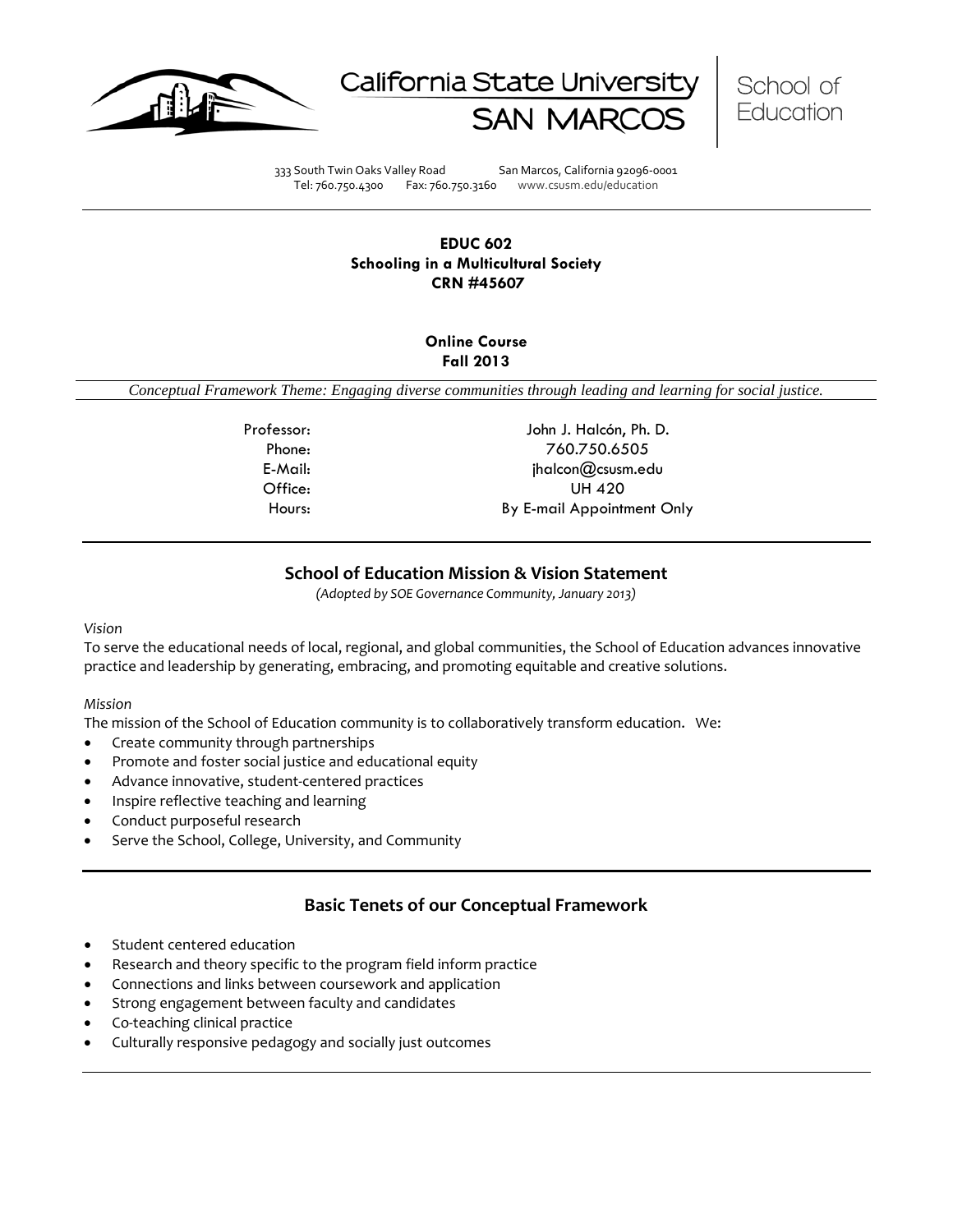# **COURSE DESCRIPTION**

An introduction to issues of schooling in a multicultural society. Includes an overview of multicultural education and address areas of study such as: culture and cognition, diversity and exceptionality, intercultural communication, crosscultural competence, the psychology of personal prejudice, and curriculum and teaching in multicultural contexts.

#### **Course Prerequisites**

(For School of Education courses, admission to the program is considered a prerequisite. If any other courses are prerequisites or recommended sequencing is important, as in a sequence of successful completion of 511 prior to 512, please include. This should not differ from the catalog)

#### **Course Objectives**

The purposes of this course are to:

- enhance and augment students' knowledge about diversity that is a part of today's schools and communities;
- provide opportunities for reflection and discussion of the complex ways in which cultural and linguistic diversity is a part of educational contexts;
- provide support to students who represent national, state, and regional diversity;
- prepare teachers to provide equitable educational opportunities to all students.

#### **Required Texts**

I have tried to minimize the cost of textbooks by providing a reference to them on-line, either through the publisher, *Amazon.com, and/or discountcampusbooks.com* 

All books are available in paperback; *most* are downloadable to your tablets or iPads. All have used copies available as well. Search for the best prices available. I DID NOT order textbooks from the campus bookstore.

**NOTE:** Electronic downloads tend to be less expensive than paperback or used copies. However, I'm told by knowledgeable colleagues, who have done so that if you rent a textbook, it will disappear from your computer, ipad, or iphone, etc. less than one week after the class ends.

**HINT: purchase the book you will be reading about two weeks in advance to insure that you receive them on time or to make plans for other sources in the event they are not available from Amazon**. I will have a complete set available in Kellogg library for 3-hour check out should you find this convenient, or necessary.

\*\*1. Spring, Joel (2010)-Deculturalization and the struggle for equality: A brief history of dominated cultures in the United States **(6th Edition)**. McGraw-Hill. Boston[. http://www.amazon.com/Deculturalization-Struggle-Equality-sixth-](http://www.amazon.com/Deculturalization-Struggle-Equality-sixth-Text/dp/B005GWUVK6/ref=sr_1_4?s=books&ie=UTF8&qid=1357341555&sr=1-4&keywords=Deculturalization+and+the+Struggle+for+Equality)[Text/dp/B005GWUVK6/ref=sr\\_1\\_4?s=books&ie=UTF8&qid=1357341555&sr=1-](http://www.amazon.com/Deculturalization-Struggle-Equality-sixth-Text/dp/B005GWUVK6/ref=sr_1_4?s=books&ie=UTF8&qid=1357341555&sr=1-4&keywords=Deculturalization+and+the+Struggle+for+Equality) [4&keywords=Deculturalization+and+the+Struggle+for+Equality](http://www.amazon.com/Deculturalization-Struggle-Equality-sixth-Text/dp/B005GWUVK6/ref=sr_1_4?s=books&ie=UTF8&qid=1357341555&sr=1-4&keywords=Deculturalization+and+the+Struggle+for+Equality)

\*\*2. Howard, G. (2006). We can't teach what we don't know: White teachers, multiracial schools. **2nd Edition**. Teachers College Press. New York.

<http://www.amazon.com/Cant-Teach-What-Dont-Know/dp/0807746657>

\*\*3. Delpit, L. (1993). Other people's children: Cultural conflict in the classroom. **2nd Edition**. The New Press. New York. [http://thenewpress.com/index.php?option=com\\_title&task=view\\_title&metaproductid=1179](http://thenewpress.com/index.php?option=com_title&task=view_title&metaproductid=1179)

\*\*4. González, N., L. Moll & C. Amanti (2009). Funds of knowledge: Theorizing practices in households, communities, and classrooms. Routledge. New York. [http://www.amazon.com/Funds-Knowledge-Theorizing-Communities](http://www.amazon.com/Funds-Knowledge-Theorizing-Communities-ebook/dp/B0020BUXC2/ref=sr_1_2?ie=UTF8&qid=1357341062&sr=8-2&keywords=funds+of+knowledge+theorizing+practices+in+households)[ebook/dp/B0020BUXC2/ref=sr\\_1\\_2?ie=UTF8&qid=1357341062&sr=8-](http://www.amazon.com/Funds-Knowledge-Theorizing-Communities-ebook/dp/B0020BUXC2/ref=sr_1_2?ie=UTF8&qid=1357341062&sr=8-2&keywords=funds+of+knowledge+theorizing+practices+in+households) [2&keywords=funds+of+knowledge+theorizing+practices+in+households](http://www.amazon.com/Funds-Knowledge-Theorizing-Communities-ebook/dp/B0020BUXC2/ref=sr_1_2?ie=UTF8&qid=1357341062&sr=8-2&keywords=funds+of+knowledge+theorizing+practices+in+households)

\*\*5. Reyes, M. & J. Halcón (2001). The best for our children: Critical perspectives on literacy for latino students. Teachers College Press. New York.

[http://www.amazon.com/The-Best-Our-Children-](http://www.amazon.com/The-Best-Our-Children-Perspectives/dp/0807740063/ref=sr_1_1?ie=UTF8&qid=1357341364&sr=8-1&keywords=The+Best+for+our+children)[Perspectives/dp/0807740063/ref=sr\\_1\\_1?ie=UTF8&qid=1357341364&sr=8-1&keywords=The+Best+for+our+children](http://www.amazon.com/The-Best-Our-Children-Perspectives/dp/0807740063/ref=sr_1_1?ie=UTF8&qid=1357341364&sr=8-1&keywords=The+Best+for+our+children)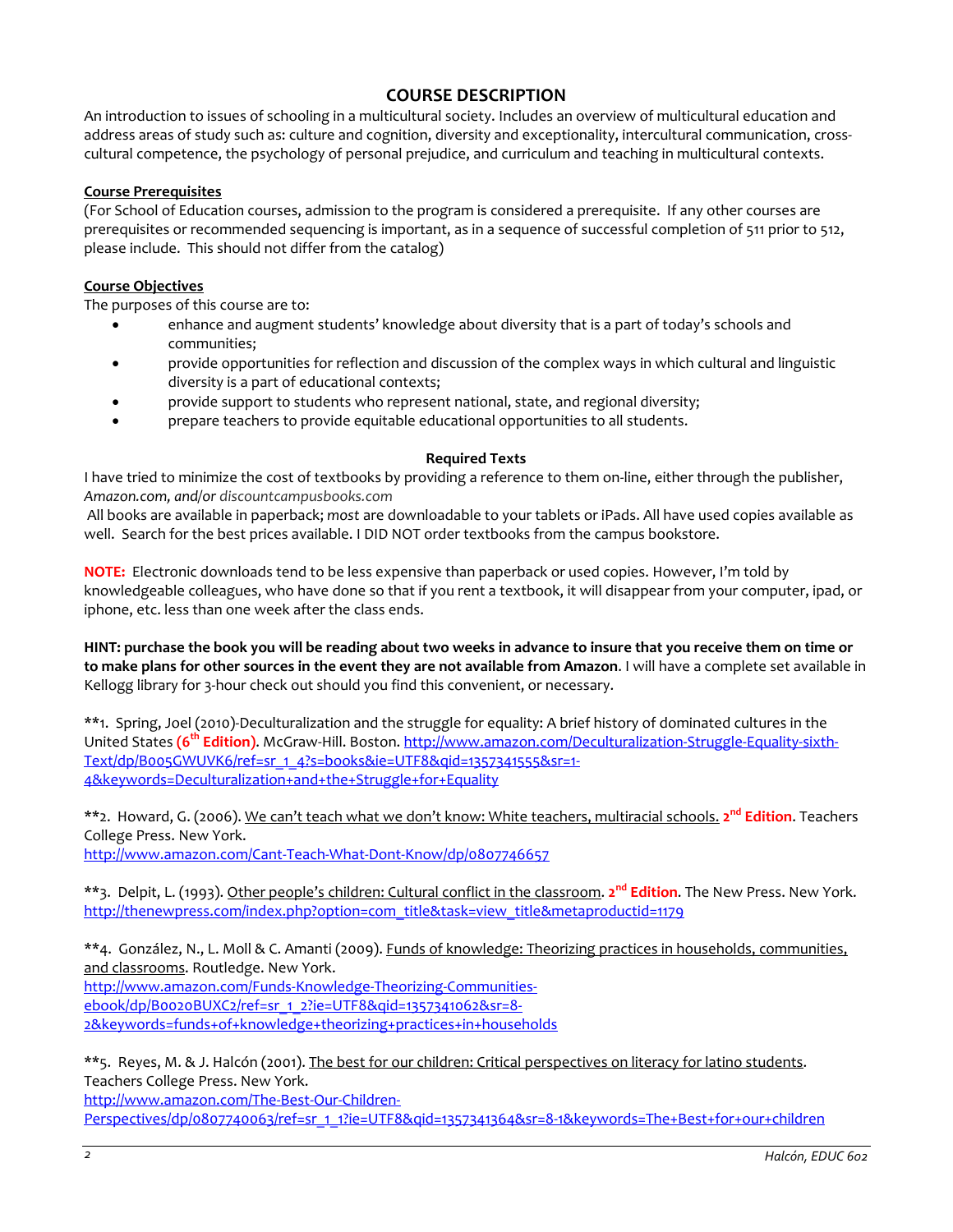\*\*6. Valenzuela, Angela (1999). Subtractive Schooling: US Mexican Youth and the Politics of Caring. **[http://www.amazon.com/Subtractive-Schooling-U-S--Mexican](http://www.amazon.com/Subtractive-Schooling-U-S--Mexican-http:/www.amazon.com/s/ref=nb_sb_ss_i_0_12?url=search-alias%3Dstripbooks&field-keywords=angela+valenzuela&sprefix=angela+valen%2Cstripbooks%2C167)**[http://www.amazon.com/s/ref=nb\\_sb\\_ss\\_i\\_0\\_12?url=search-alias%3Dstripbooks&field](http://www.amazon.com/Subtractive-Schooling-U-S--Mexican-http:/www.amazon.com/s/ref=nb_sb_ss_i_0_12?url=search-alias%3Dstripbooks&field-keywords=angela+valenzuela&sprefix=angela+valen%2Cstripbooks%2C167)**[keywords=angela+valenzuela&sprefix=angela+valen%2Cstripbooks%2C167](http://www.amazon.com/Subtractive-Schooling-U-S--Mexican-http:/www.amazon.com/s/ref=nb_sb_ss_i_0_12?url=search-alias%3Dstripbooks&field-keywords=angela+valenzuela&sprefix=angela+valen%2Cstripbooks%2C167)**

\*\*7. Chavez, Leo R. (2012). Shadowed Lives: Undocumented Immigrants in American Society (Case Studies in Cultural Anthropology. [http://www.amazon.com/gp/offer-listing/113358845X/ref=dp\\_olp\\_all\\_mbc?ie=UTF8&condition=all](http://www.amazon.com/gp/offer-listing/113358845X/ref=dp_olp_all_mbc?ie=UTF8&condition=all)

### **Authorization to Teach English Learners**

This credential program has been specifically designed to prepare teachers for the diversity of languages often encountered in California public school classrooms. The authorization to teach English learners is met through the infusion of content and experiences within the credential program, as well as additional coursework. Candidates successfully completing this program receive a credential with authorization to teach English learners. *(Approved by CCTC in SB 2042 Program Standards, August 02)*

This course is aligned to the following standard for the California Teachers of English Learners (CTEL) Program leading to CLAD certification:

### *Standard 9: Culture and Cultural Diversity and Their Relationship to Academic Achievement*

The program develops a broad and deep understanding of contemporary and historical concepts and issues related to culture and cultural diversity in California and the United States. The course addresses concepts and definitions of culture, including universal features of cultures (e.g., ethnocentrism, acculturation, cultural pluralism). The course explores cross-cultural contact and acculturation and how they are affected by power and status, psychological issues, and by social and economic factors. The program requires candidates to develop an understanding of major demographic trends related to linguistic and cultural diversity, as well as current trends and features of migration and immigration in California and in the United States. You will develop a conceptual understanding and an ability to demonstrate applied knowledge of cultural similarities, strategies for fostering positive cross-cultural interactions among culturally diverse students, and challenges involved in cultural contact. The course also requires candidates to analyze how this knowledge can be directly applied to instruction of English Learners in order to support student development and learning.

### *Standard 10: Culturally Inclusive Instruction*

The class provides candidates with conceptual understanding of culturally inclusive instruction and the important role that culture plays in schools and classroom settings. The class addresses in-depth knowledge of English learners' home cultures and cultural background. The course requires candidates to examine their own cultural beliefs, attitudes, and assumptions and how they impact student learning and achievement. The class demonstrates how to apply this knowledge to create culturally inclusive learning environments in the classroom and school (e.g., setting high expectations for all students, and respect for cultural and linguistic diversity). Candidates apply knowledge of English learners' cultural backgrounds and experiences to instructional planning and implementation.

*CTEL candidates will need to upload their graded CTEL signature assignment (with a passing grade or rubric indicating passing grade for assignment) to their CTEL electronic portfolio upon completion of this course. CTEL Program Coordinator will then review the candidate's CTEL standards in their electronic portfolio in order to fulfill their certification requirements for the California State Department of Education. For further clarification, please contact Ana Hernandez, CTEL Program Coordinator, a[t ahernand@csusm.edu.](mailto:ahernand@csusm.edu)*

## **STUDENT LEARNING OUTCOMES**

### **California Teacher Performance Assessment (CalTPA)**

Beginning July 1, 2008 all California credential candidates must successfully complete a state-approved system of teacher performance assessment (TPA), to be embedded in the credential program of preparation. At CSUSM this assessment system is called the CalTPA or the TPA for short.

To assist your successful completion of the TPA, a series of informational seminars are offered over the course of the program. TPA related questions and logistical concerns are to be addressed during the seminars. Your attendance to TPA seminars will greatly contribute to your success on the assessment.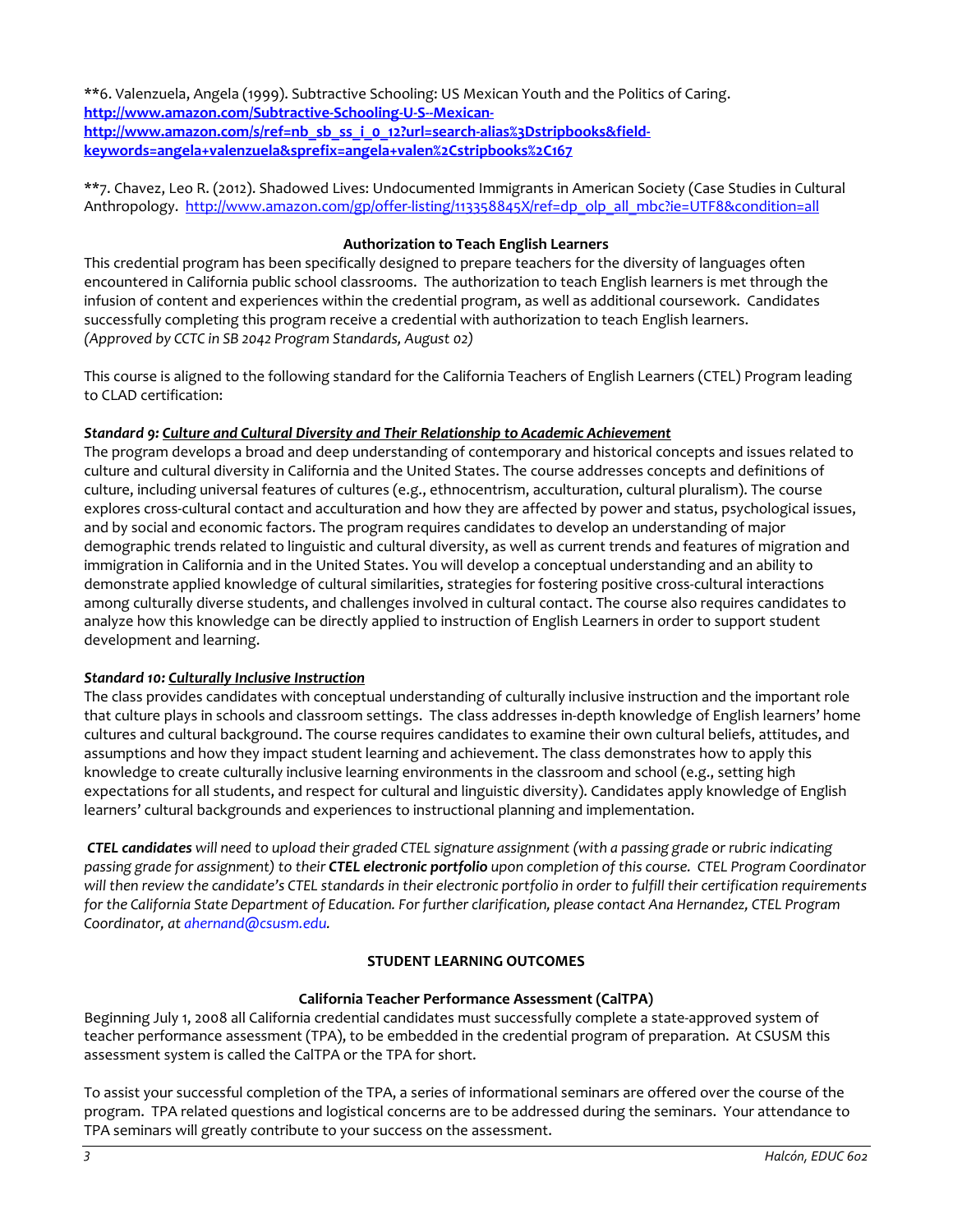Additionally, SoE classes use common pedagogical language, lesson plans (lesson designs), and unit plans (unit designs) in order to support and ensure your success on the TPA and more importantly in your credential program.

The CalTPA Candidate Handbook, TPA seminar schedule, and other TPA support materials can be found on the SoE website: <http://www.csusm.edu/education/CalTPA/ProgramMaterialsTPA.html>

### **Outcomes and Standards**

This course is aligned with standards for the Cross-cultural Language and Academic Development (CLAD) endorsement as articulated by the California Commission on Teacher Credentialing (CTC), and as approved by the faculty of the College of Education. (Note: As of 2002, the CLAD competencies are collectively referred to as an *Authorization to Teach English Learners*.) Further consideration has been given to the alignment of standards for multicultural education as articulated by the National Council for Accreditation of Teacher Education (NCATE), the Interstate New Teacher Assessment and Support Consortium (INTASC), and the National Board for Professional Teaching Standards (NBPTS).

## **Assessment of Professional Dispositions**

Assessing a candidate's dispositions within a professional preparation program is recognition that teaching and working with learners of all ages requires not only specific content knowledge and pedagogical skills, but positive attitudes about multiple dimensions of the profession. The School of Education has identified six dispositions – social justice and equity, collaboration, critical thinking, professional ethics, reflective teaching and learning, and life-long learning—and developed an assessment rubric. For each dispositional element, there are three levels of performance - *unacceptable*, *initial target*, and *advanced target*. The description and rubric for the three levels of performance offer measurable behaviors and examples.

The assessment is designed to provide candidates with ongoing feedback for their growth in professional dispositions and includes a self-assessment by the candidate. The dispositions and rubric are presented, explained and assessed in one or more designated courses in each program as well as in clinical practice. Based upon assessment feedback candidates will compose a reflection that becomes part of the candidate's Teaching Performance Expectation portfolio. Candidates are expected to meet the level of *initial target* during the program.

## **School of Education Attendance Policy**

Due to the dynamic and interactive nature of courses in the School of Education, all candidates are expected to attend all classes and participate actively. At a minimum, candidates must attend more than 80% of class time, or s/he may not receive a passing grade for the course at the discretion of the instructor. Individual instructors may adopt more stringent attendance requirements. Should the candidate have extenuating circumstances, s/he should contact the instructor as soon as possible. *(Adopted by the COE Governance Community, December, 1997).*

Students are expected to participate actively in their own learning. Since this is a **Distance Delivered Course**, students must be proactive about communicating with the instructor and their peers. There will be a structured beginning and ending for the class. All must complete their work by the end of the semester in which they take the course.

### **Students with Disabilities Requiring Reasonable Accommodations**

Candidates with disabilities who require reasonable accommodations must be approved for services by providing appropriate and recent documentation to the Office of Disable Student Services (DSS). This office is located in Craven Hall 4300, and can be contacted by phone at (760) 750-4905, or TTY (760) 750-4909. Candidates authorized by DSS to receive reasonable accommodations should meet with their instructor during office hours or, in order to ensure confidentiality, in a more private setting.

### **All University Writing Requirement**

Writing requirements for this class will be met as described in the assignments. Every course at the university, including this one, must have a writing requirement of at least 2500 words.

### **CSUSM Academic Honesty Policy**

"Students will be expected to adhere to standards of academic honesty and integrity, as outlined in the Student Academic Honesty Policy. All written work and oral presentation assignments must be original work. All ideas/materials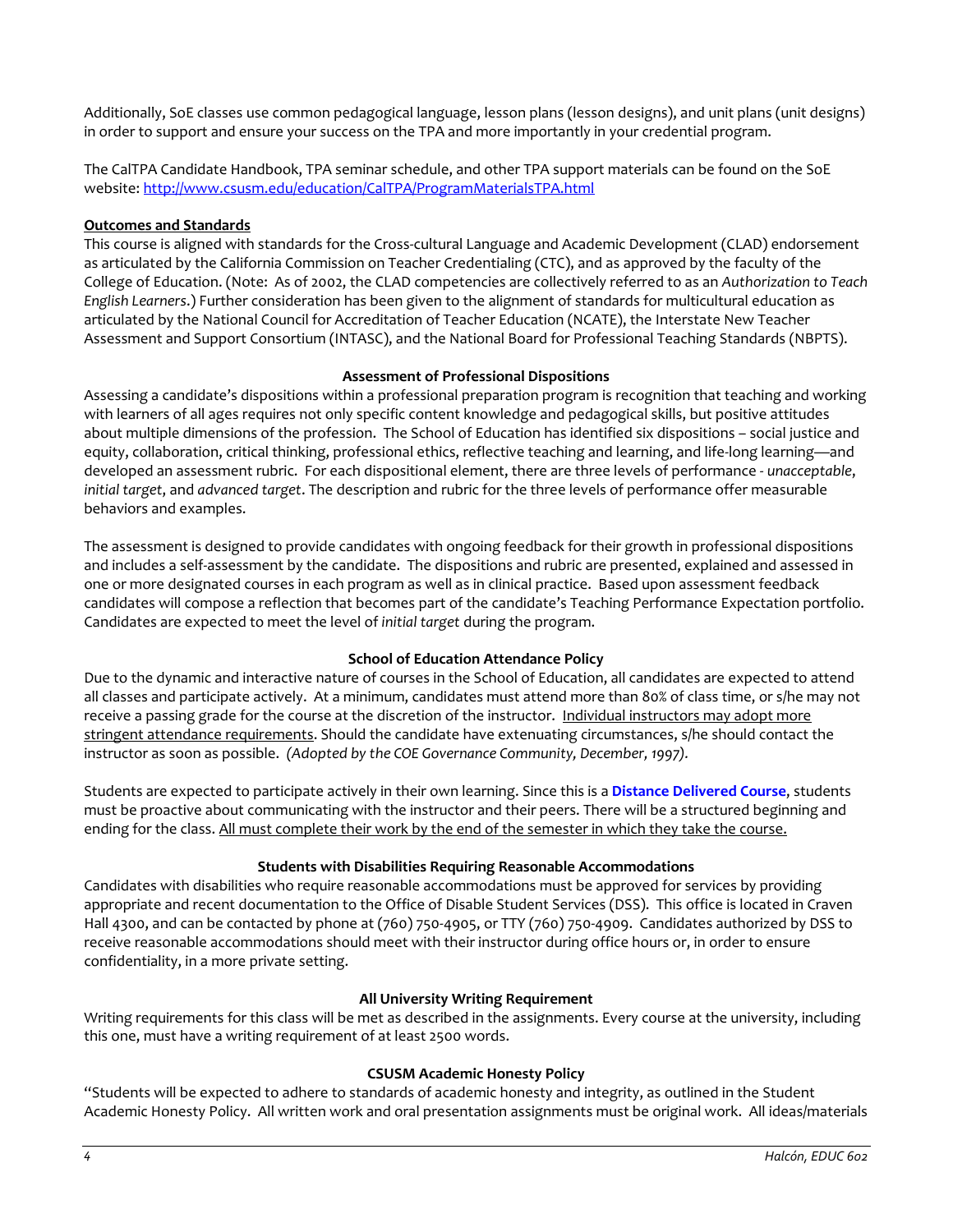that are borrowed from other sources must have appropriate references to the original sources. Any quoted material should give credit to the source and be punctuated with quotation marks.

Students are responsible for honest completion of their work including examinations. There will be no tolerance for infractions. If you believe there has been an infraction by someone in the class, please bring it to the instructor's attention. The instructor reserves the right to discipline any student for academic dishonesty in accordance with the general rules and regulations of the university. Disciplinary action may include the lowering of grades and/or the assignment of a failing grade for an exam, assignment, or the class as a whole."

Incidents of Academic Dishonesty will be reported to the Dean of Students. Sanctions at the University level may include suspension or expulsion from the University.

## **Plagiarism:**

As an educator, it is expected that each candidate will do his/her own work, and contribute equally to group projects and processes. Plagiarism or cheating is unacceptable under any circumstances. If you are in doubt about whether your work is paraphrased or plagiarized see the Plagiarism Prevention for Students website [http://library.csusm.edu/plagiarism/index.html.](http://library.csusm.edu/plagiarism/index.html) If there are questions about academic honesty, please consult the University catalog.

## **Appeals**

Every student has the right for redress of grievances incurred in the context of any class. Disputes may be resolved informally with your Professor, or, should you not be satisfied with the resolution proposed, through a formal appeal process. For the latter, consult the Dean, SOE, Associate Dean, or Program Director. Appeals begin with your Professor.

### **Use of Technology:**

Candidates are expected to demonstrate competency in the use of various forms of technology (i.e. word processing, electronic mail, Moodle, use of the Internet, and/or multimedia presentations). Specific requirements for course assignments with regard to technology are at the discretion of the instructor. Keep a digital copy of all assignments for use in your teaching portfolio. All assignments will be submitted online, and some will be submitted in hard copy as well. Details will be given in class.

### **Electronic Communication Protocol:**

Electronic correspondence is a part of your professional interactions. If you need to contact the instructor, e-mail is often the easiest way to do so. It is my intention to respond to all received e-mails in a timely manner. Please be reminded that e-mail and on-line discussions are a very specific form of communication, with their own nuances and etiquette. For instance, electronic messages sent in all upper case (or lower case) letters, major typos, or slang, often communicate more than the sender originally intended. With that said, please be mindful of all e-mail and on-line discussion messages you send to your colleagues, to faculty members in the School of Education, or to persons within the greater educational community. All electronic messages should be crafted with professionalism and care. Things to consider:

- Would I say in person what this electronic message specifically says?
- How could this message be misconstrued?
- Does this message represent my highest self?
- Am I sending this electronic message to avoid a face-to-face conversation?

In addition, if there is ever a concern with an electronic message sent to you, please talk with the author in person in order to correct any confusion.

### **All Rights Reserved**

*I reserve the right to change, add to, or delete any material or assignment from the course at any time.*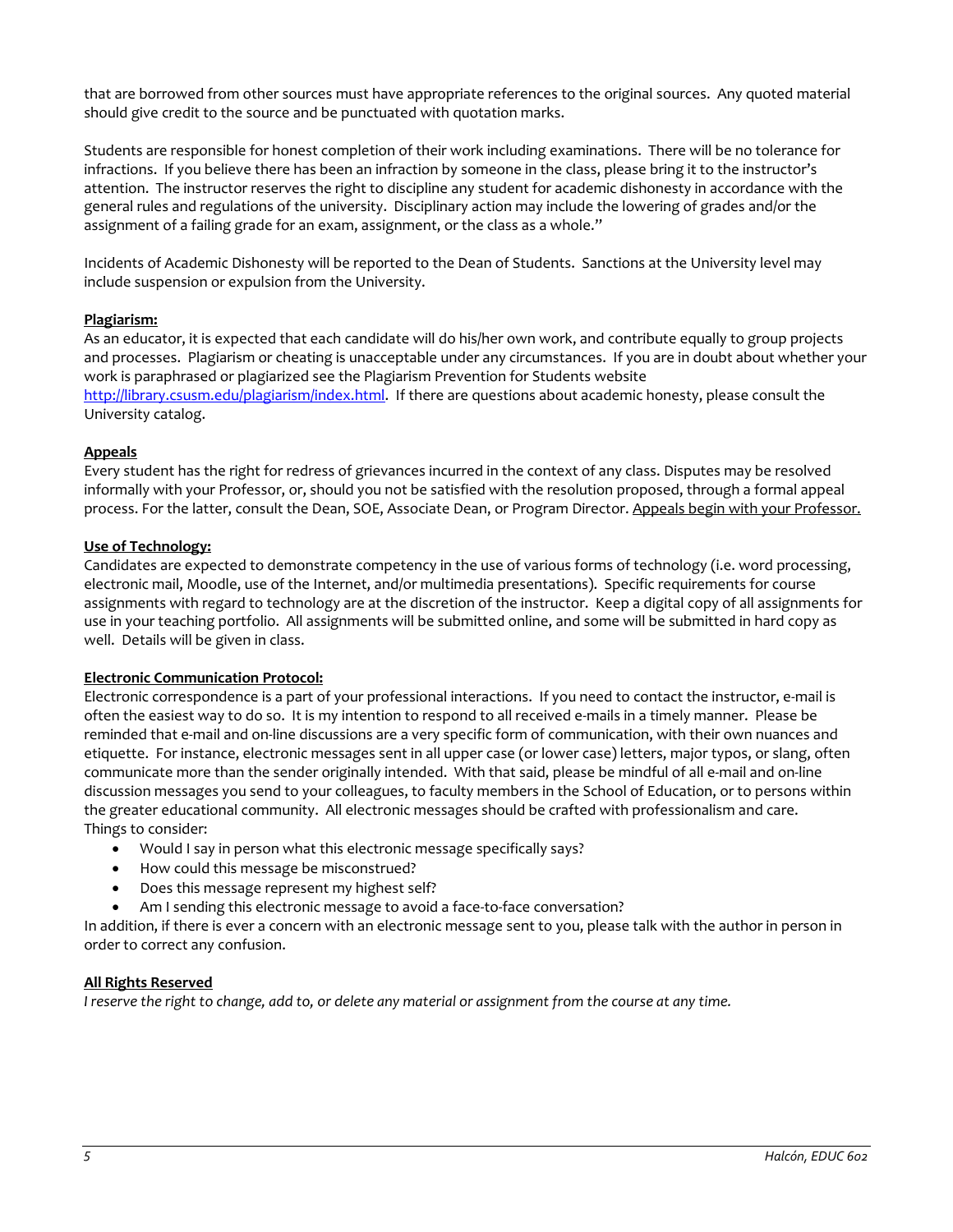### **Course Requirements**

### **Distance Delivered Instruction**

This is a Distance-delivered class-**ON LINE ONLY**, with modifications as needed to accommodate individual student needs. As you will learn, delivery of instruction is different than traditional face-to-face instruction.

The **ON LINE ONLY** platform requires more attention to the work at hand on the part of the student. All modules are designed to allow students to work independently with adequate time to prepare for a robust class discussion through Cougar Courses, CSUSM's Moodle platform. Robust discussion and interaction with each other, **ON LINE,** is the heart of the class.

I will be available for personal support and guidance. I expect that each student will have read the course material thoroughly and be prepared to discuss class readings with their peers, and me. As the semester progresses, I will make individual appointments (as needed) to monitor your progress, check to see that you are understanding the material, and assure that you are in compliance with your major area for the development and implementation of your class project.

### **Professional Disposition & Behavior**

The College of Education Vision Statement and Professional Standards are the driving force behind all readings and activity related to this class. This course **WILL** address sensitive and controversial topics. We will explore these topics together and strive to expand our understanding as we consider the diverse lenses through which we view educational issues.

All students are expected to behave professionally at all times. Professional behavior is defined herein as one that *consistently* demonstrates integrity, responsibility, tolerance, and respect for self and others. All students are expected to listen to different opinions, consider and reflect on other points of view, and deal proactively with constructive criticism. Unprofessional behavior is grounds for review of the candidate's continued participation in this course and/or program progress.

**NOTE:** *Since this is an ON LINE ONLY course, FLAMING of students will not be tolerated. "Flaming", also known as bashing and is [hostile](http://en.wikipedia.org/wiki/Hostile) and an insulting interaction between internet users, often involving the use of [profanity.](http://en.wikipedia.org/wiki/Profanity)* 

*Flaming usually occurs in the social context of an Internet forum by email and on [video-sharing websites.](http://en.wikipedia.org/wiki/Video_hosting_service) It is frequently the result of the discussion of heated real-world issues such as politics, religion, and philosophy, or of issues that polarize subpopulations, but can also be provoked by seemingly trivial differences.*

### **Class Structure**

This course is taught as a **Graduate-Level Distance-Delivered Seminar**. Success in this course is dependent upon your being well prepared for a continuous discussion of what you are reading. My role will be to "f*acilitate*" and to intervene or redirect your discussion(s) as necessary. The purpose of this course is to develop your knowledge base about cultural diversity through the readings, on-line discussions, and assignments.

This section of the class will be taught **ONLY** online. The learning is independent, though you are required to share your thoughts, ideas, and questions by participating with an asynchronous chat **(Cougar Courses)** where you will interact with those enrolled in the class.

Technology is integrated into all instruction and assessment components of this course. You are expected to use **Cougar Courses**, a Moodle platform. Technology support is available in the Kellogg Library (ground floor) at the Academic Technology Help Desk @ 750-6505.

#### **Grading Standards**

All required work must be submitted on time if you expect reasonable feedback. All work needs to reflect university level composition. All citations, where appropriate, will use APA format. Consult Library Services for the *Manual of Citation of the American Psychological Association,* or [www.apastyle.org/index.html.](http://www.apastyle.org/index.html)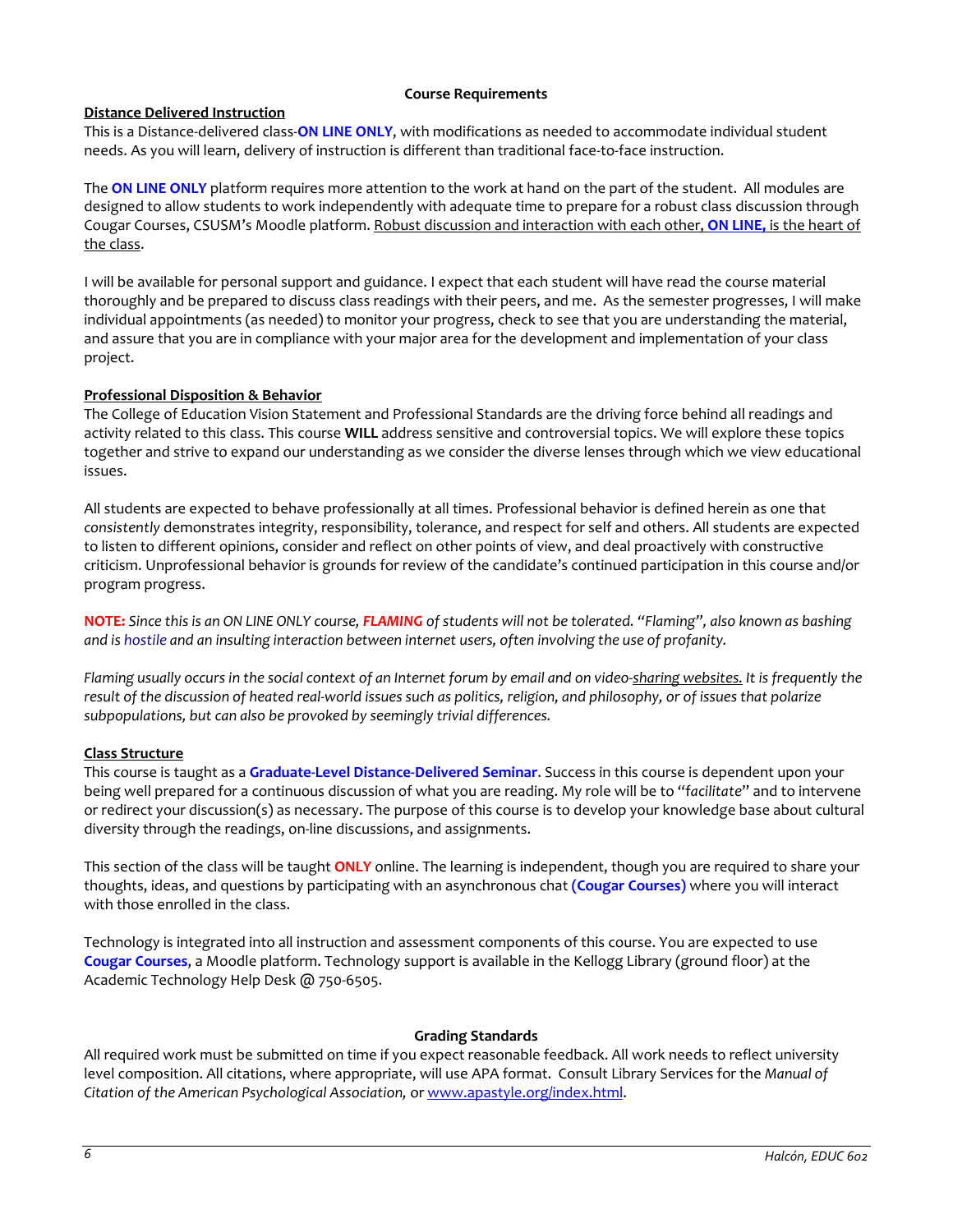#### **Performance Assessment**

*"The function of education is to teach one to think intensively and to think critically. Intelligence plus character - that is the goal of true education." Martin Luther King, Jr.*

**There are 1000 points possible**. Your performance in class will be assessed along the following criteria:

- **1. Asynchronous Discussion-FORUM (450 pts. max)--**Students are required to participate in the class Bulletin Board (Moodle). Your discussions should be introspective addressing issues, experiences, ideas, discussions, readings, & current events, related to the class. **NO LESS** than fifteen (15) substantial entries are required for a passing grade (C+) for this assignment. **(\*\*Refer to Rubric #1 below). DUE: On-going**
- **2. Analysis of Reading-MODULES** (210 pts. max) [7x30pts @ =210 pts.]-Students will write a total of 7 short papers over the semester. Each will be a **synopsis/analysis**\* of the readings for each consecutive two Modules. (\*\* refer to Wikipedia for definitions). **DUE: As assigned (every two weeks-Modules 3,5,7,9,11,13,& 15)**.
- **3. Literacy Intervention Plan (300 pts. max)-**Each student will be responsible for submitting Literacy Intervention Plan in a timely manner so that it can be graded and returned. **(\*\* Refer to Rubric #2 below**) **DUE:** December 5<sup>th</sup>.
- **4. A Cultural Description of Self (40 pts. max)-**Students will submit a 2-3 page paper describing themselves culturally. Who Am I? Where do I come from? Who were my forebears? (family, ethnicity, religion, where from). **DUE: September 4th.**

### **RUBRIC # 1**

## *\*\*Asynchronous Discussion (450 pts. Max)*

| Entries Required |                    | Grade Equivalent |
|------------------|--------------------|------------------|
| $*_{1-15}$       | entries-100 points | $C+$             |
| $*$ 16-20        | entries-125 points | B-               |
| $*21-25$         | entries-150 points | B                |
| $*$ 26-30        | entries-200 points | $B+$             |
| $*31-35$         | entries-225 points | A-               |
| $*36-44$         | entries-250 points | A                |
| $*_{45+}$        | entries-300 points | A+               |

#### **RUBRIC #2**

### *\*\*A Literacy Intervention Plan (300 pts. max)*

**Instructions:** You will each develop a **Literacy Intervention Plan (12-15 pages)** in the context of your major MA Program (Bilingual/Multicultural (CTEL Certification); Special Education (Add On Level I credential); or, the Reading Certificate for Literacy Masters Students.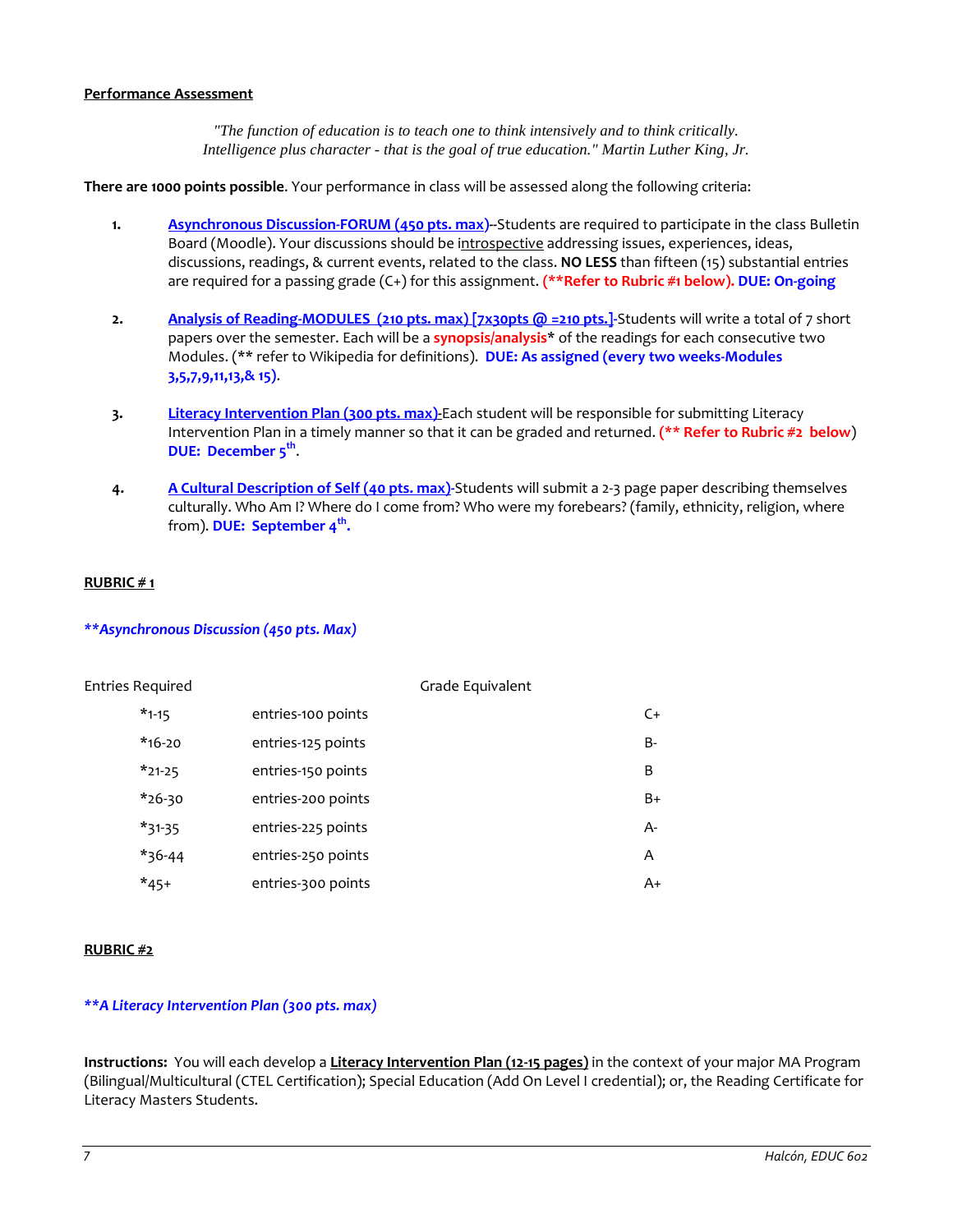*\*\*\*Non-declared students enrolled in EDUC 602D will complete an alternative assignment below (See B. Alternative Assignment).*

A. To begin, complete Step #1 below. This will serve as an Introduction to your final paper.

**Step 1.** Begin with: Go to the California Department of Education Website and retrieve the following information about your school. Use the following lin[k http://dq.cde.ca.gov/dataquest/](http://dq.cde.ca.gov/dataquest/)

- a. Your school's 2010 Academic Performance Index (API) Growth Report
- b. The number of socioeconomically disadvantaged learners at your site
- c. The number of English learners at your site
- d. The number of students with disabilities at your site
- e. The number of any other numerically significant subgroups at your school (for whom there are data provided---e.g.; Hispanic or Latino)

**Step 2.** Identify the MA program you are a part of, and select that program. Your Literacy Intervention Plan will evolve from one of the options below (Pick one below, either A, B or C). Indicate which option you have chosen in the title of your paper.

*A. The CTEL* (California Teachers of English Learners) *Program<sup>1</sup>* , leading to CLAD certification, or

*B An "Add On" Level I Mild/Moderate and Moderate/Severe Education Specialist Credential <sup>2</sup> , for candidates who do not hold a SB 2042 preliminary credential or a CLAD certificate to fulfill CCTC requirements to authorized the candidate to provide to English learners 1) instruction for English language development and 2) specifically designed content instruction delivered in English, or.*

*C. The Reading Certificate <sup>3</sup> , requirements for Literacy Masters students.*

NOTE: The purpose for this assignment is for you to look at student achievement of culturally and linguistically diverse students in your certificate/credential program over time to determine what happens to students within a system. The purpose is not to examine and criticize any school district. It is to look at opportunities made available to or denied children who are culturally and linguistically diverse.

*\*\*In all cases, you are responsible for consulting with your Chair to determine which program you have enrolled, or will enroll, in.*

**Step 3. (a.) Components of the Literacy Intervention Plan** (you MUST address each of these):

*1). Population:* Select a small group (no more than 5) of ethnically and/or linguistically diverse students in a grade level who have attended your school for at least three years. Do a review of their school history and success or lack of success.

- *2) Data collection*: Consider the following:
- What do you know about the students' cultural and language backgrounds? Are there any social, economic and/or political factors you can identify that may impact the students' instruction?
- Testing process when the students entered school. Were they tested? Which test was used? Tested in their primary Language? In English? What were the scores? What do the scores mean?
- Placement issues. Where were the students placed? What kinds of classrooms?
- Services received: What kind of services did the students receive? Were any referred to Special Education? Why? Are any in the SST process? Why? How many have been placed in special education?
- Re-classification: Were the students ever re-classified? What process was followed and is typically followed in your district?
- Look at the grades the students received over three years and look for patterns in terms of achievement. Match the history of each student with his/her present achievement. Are there differences? What growth occurred? Have their CELDT scores increased? Plateaued?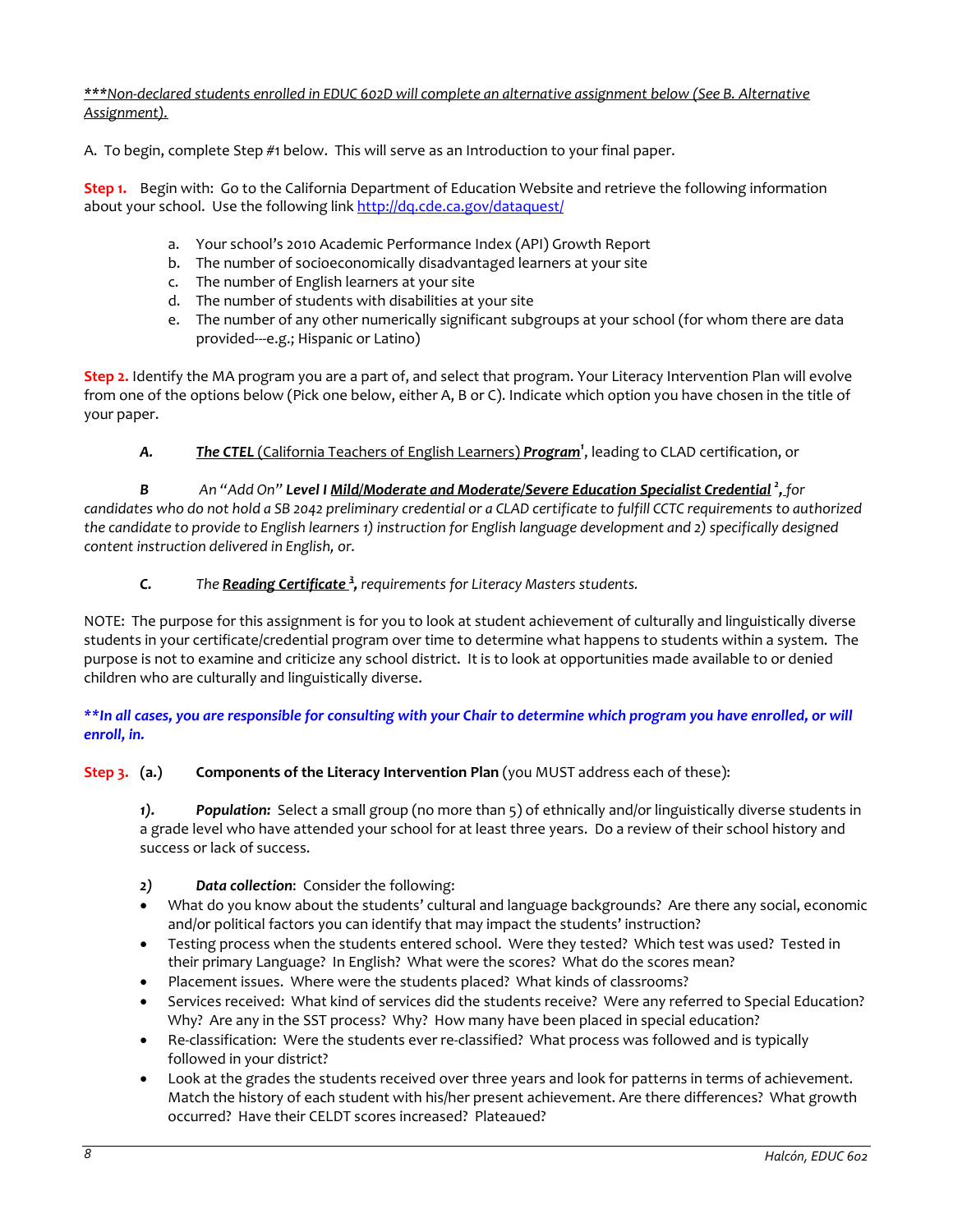- Analyze the data that you have collected and discuss how these students have progressed through the system.
- Factors of retention: Were these students retained? How many? Why?

## **(b.) Writing Assignment (10-12 pages):**

Develop a literacy plan (listening, speaking, reading and writing) for these students. Your literacy plan should include the following information:

- 1. A description of the students involved in your research, including the data you collected about their cultural and language backgrounds, their families, their testing, their placements, etc.
- 2. A literacy plan based on the data you collected. What would you do to ensure equal access to grade level curriculum for these children?
- 3. Adopted materials used to support academic growth? What additional support do these students need? How will you ensure that will happen? What support and accountability will be necessary to ensure equal access and success?
- 4. A description of how you will communicate your literacy plan to the students' families.
- 5. A reflection of what you learned about yourself (cultural beliefs, attitudes and assumptions) while developing your literacy plan in regards to the English learners and their families.

*1. Successful completion of this assignment fulfills CTEL requirements for Standards 9 and 10. Students may post this assignment to their CTEL Portfolio as evidence that they have met these standards.* 

*2. This assignment fulfills the requirement for the "Add On" Level I Mild/Moderate and Moderate/Severe Education*  Specialist Credential for candidates who do not hold a SB 2042 preliminary credential or a CLAD certificate to fulfill *CCTC requirements to authorized the candidate to provide to English learners 1) instruction for English language development and 2) specifically designed content instruction delivered in English.*

*3. This assignment fulfills the requirements for Literacy Masters students in who are taking EDUC 602 in lieu of EDUC 627.*

### **B.** *ALTERNATIVE ASSIGNMENT***- Issues Paper (10-12 pages)\***

*Instructions:* Identify an issue or concern in your school or community. The issue must relate to **diversity, equity or social justice** and must include school-aged children and youth. Your paper should be a minimum of 10 pages, a maximum of 12.

There are four (4) primary parts to this assignment, all which must be documented in your paper:

- 1. Research the issue in depth (no less than 5 references). Include (as appropriate):
	- a. Why is this issue significant to you?
	- b. What is the impact of this issue on children?
	- c. Is there a historical significance to this issue? What is it?
	- d. Other important information relevant to this issue.
- 2. Identify community resources such as organizations, foundations or public agencies that address this issue. The focus of this should be as local as possible.
- 3. What interventions are occurring to mediate your concerns?
- 4. What might you do to address this issue/concern that is not being done currently?

#### **\* Education MA's** *MAY NOT* **select this option.**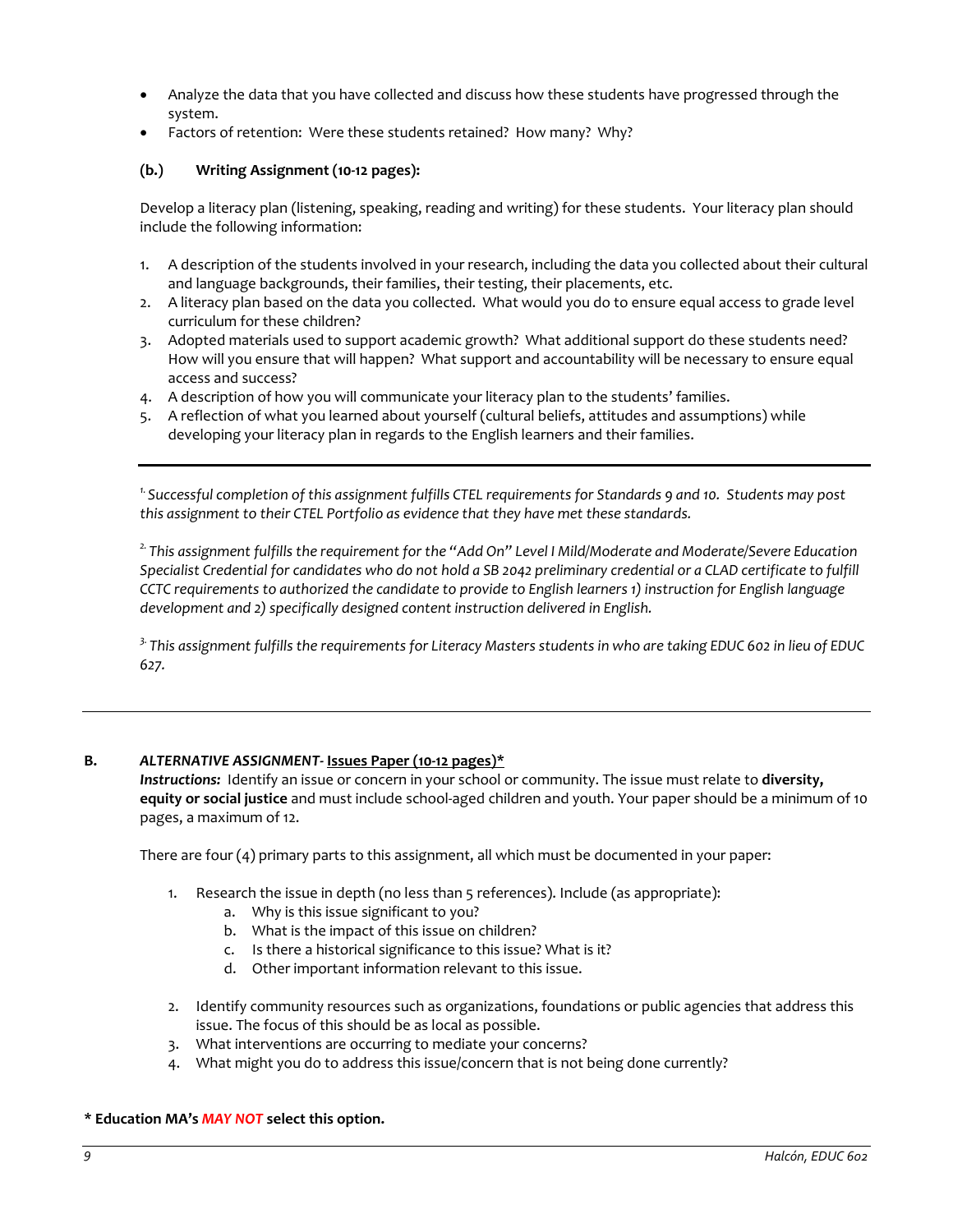#### **Modules & Schedule of Topics & Readings**

August 27-December 5, 2013

**Note: Refer to specific weekly assignments on Cougar Courses**

**\*\*Discussion-Each week you are assigned reading. After reading the material carefully, you are to submit a 3-4 pages discussion/analysis of the reading to indicate your understanding of the topic at hand.** 

**Week 1. (**August 26-30**) Module 1.** *Introduction & Expectations*

#### *Intro to Class/Expectations/Discussion*

- a. Post to Week 1-Discussion
- b. Post a recent photo of yourself to Cougar Courses
- c. Post a 2-3 page Bio of yourself

#### **Week 2.** (September 2-6) **Module 2.** *The Struggle for Equality (Part I).*

\*\*\*Read: *Joel Spring, Deculturalization and the struggle for equality: A brief history of dominated cultures in the United States (6th Edition).* Chapters 1-3 (Pp. 1-81).

a. Post to Week 2-Discussion

#### **Week 3.** (September 9-13) **Module 3.** *The Struggle for Equality (Part II)***.**

\*\*\*Read: Joel Spring, *Deculturalization and the struggle for equality: A brief history of dominated cultures in the United States (6th Edition).* Chapters 3-7 (pp. 84-156).

a. Post to Week 3-Discussion

b. Submit a 3-4 page synopsis of *Deculturalization and the Struggle for Equality.*

#### **Week 4.** (September 16-20) **Module 4.** *We Can't Teach What We Don't Know (Part I)*

\*\*\*Read: *Gary Howard (2008). We Can't Teach What We Don't Know (2nd Edition*). Chapters 1-3 (pp. 1-62).

a. Post to Week 4-Discussion

#### **Week 5.** (September 23-27). **Module 5.** *We Can't Teach What We Don't Know (Part II)*

- \*\*\* Read: *Gary Howard (2008). We Can't Teach What We Don't Know (2nd Edition*). Chapters 4-7 (pp. 65-121).
- a. Post to Week 5-Discussion
- b. Submit a 3-4 page Analysis of *We Can't Teach What We Don't Know*.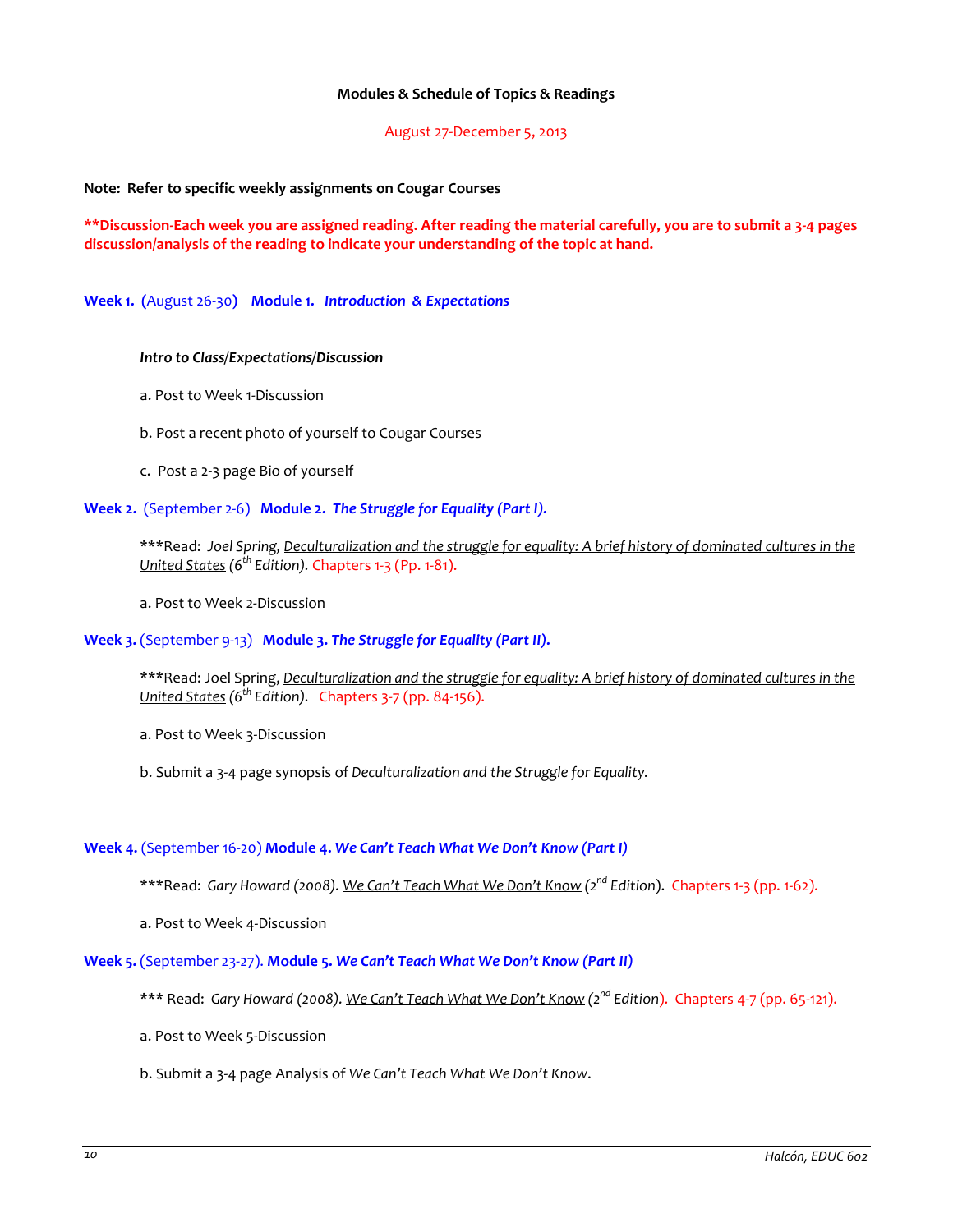**Week 6.** (September 30-Oct 4) **Module 6.** *Other People's Children (Part I)*

\*\*\*Read: *Lisa Delpit (2006). Other People's Children: Cultural Conflict in the Classroom (2nd Edition).* (Chapters 1-5 (pp. 1-91).

a. Post to Week 6-Discussion

**Week 7.** (October 7-11) **Module 7.** *Other People's Children (Part II)*

\*\*\*Read: *Lisa Delpit (2006). Other People's Children: Cultural Conflict in the Classroom (2nd Edition).* Chapters 6-9 (pp. 104-199).

a. Post to Week 7-Discussion

b. Submit a 3-4 page analysis of *Other People's Children.*

**Week 8.** (October 14-18) **Module 8.** *Funds of Knowledge (Part I)*

\*\*\*Read: N. Gonzalez, L. Moll, & C. Amanti (2005). Funds of Knowledge: Theorizing Practices in Households, Communities, and Classrooms. Chapters 1-8 (pp. 1-152).

a. Post to Week 8-Discussion

**Week 9.** (October 21-25) **Module 9.** *Funds of Knowledge (Part II)*

\*\*\*Read: N. Gonzalez, L. Moll, & C. Amanti (2005). Funds of Knowledge: Theorizing Practices in Households, Communities, and Classrooms. Chapters 9-16 (pp. 152-287). a. Post to Week 9-Discussion

b. Submit a 3-4 page analysis of *Funds of Knowledge.*

**Week 10.** (October 28-Nov 1) **Module 10.** *The Best For Our Children (Part I)*

> \*\*\*Read: Maria Reyes & John Halcón (2000). *The Best For Our Children: Critical Perspectives on Literacy for Latino Students. Chapters 1-8 (Pp. 1-142).*

a. Post to Week 10-Discussion

**Week 11.** (November 4-8) **Module 11.** *The Best For Our Children* 

*(Part II)*

\*\*\*Read: Maria Reyes & John Halcón (2000). *The Best For Our Children: Critical Perspectives on Literacy for Latino Students. Chapters 1-8 (Pp.142-247).*

a. Post to Week 11-Discussion

b. Submit a 3-4 page analysis of *The Best For Our Children.*

**Week 12.** (November 11-15) **Module 12.** *Subtractive Schooling (Part I)*

\*\*\*Read: *Angela Valenzuela (1999). Subtractive Schooling: U.S.-Mexican Youth and the Politics of Caring. Chapters 1-3 (Pp. 1-114).*

a. Post to Week 12-Discussion